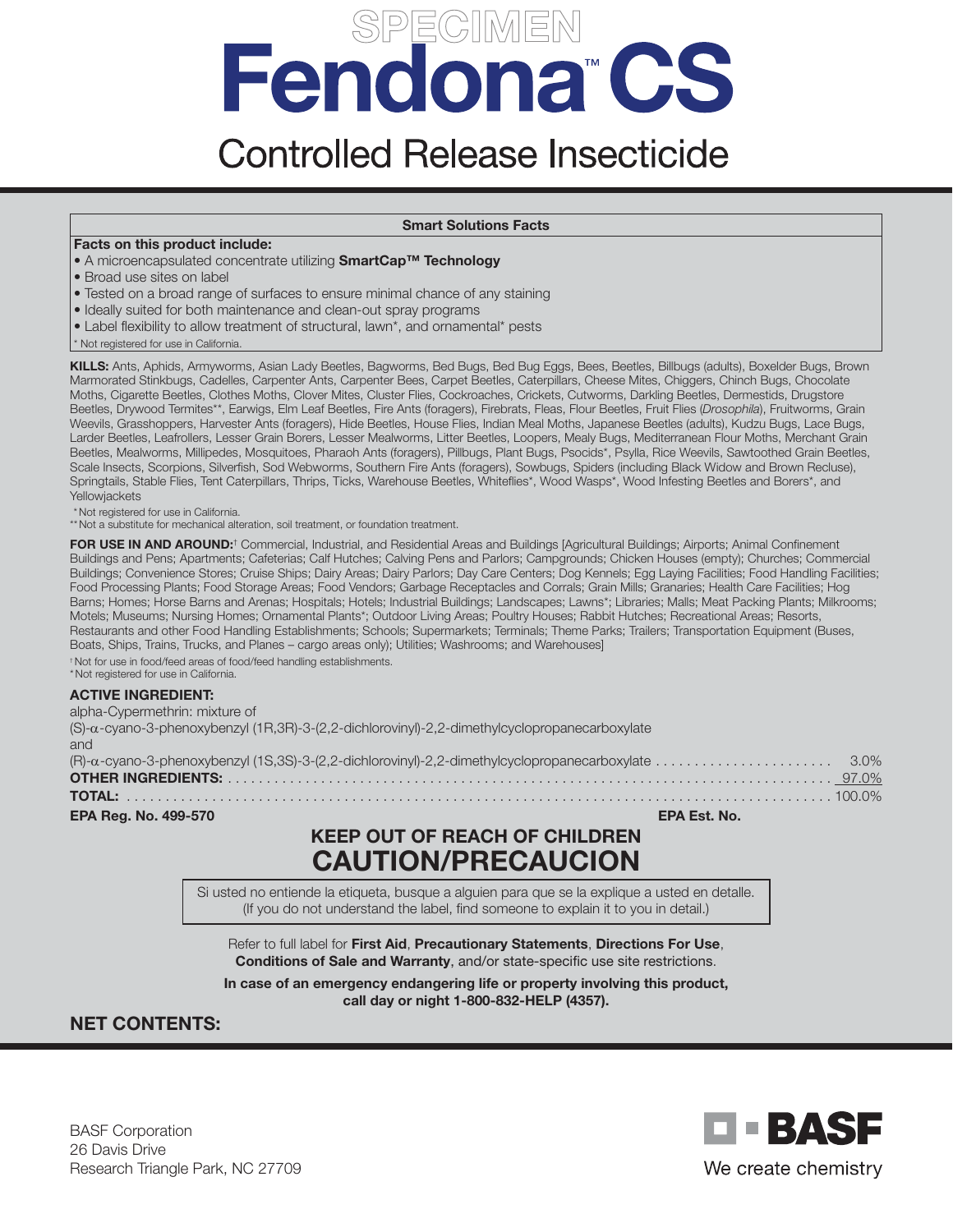| <b>FIRST AID</b> |                                                                                                                                                                                                                                                                |  |  |  |
|------------------|----------------------------------------------------------------------------------------------------------------------------------------------------------------------------------------------------------------------------------------------------------------|--|--|--|
| If in eves       | $\bullet$ Hold eye open and rinse slowly and gently with water for 15 to 20 minutes.<br>$\bullet$ Remove contact lenses, if present, after the first 5 minutes; then continue rinsing.<br>$\cdot$ Call a poison control center or doctor for treatment advice. |  |  |  |
|                  | <b>HOTLINE NUMBER</b>                                                                                                                                                                                                                                          |  |  |  |

Have the product container or label with you when calling a poison control center or doctor or going for treatment. You may also contact BASF Corporation for emergency medical treatment information: 1-800-832-HELP (4357).

# Precautionary Statements

# Hazards to Humans and Domestic Animals

**CAUTION.** Causes moderate eye irritation. Avoid contact with eyes or clothing. Wash thoroughly with soap and water after handling and before eating, drinking, chewing gum, using tobacco, or using the toilet. Wear long-sleeved shirt and long pants, socks, and shoes.

# Environmental Hazards

This product is extremely toxic to fish and aquatic invertebrates, ovsters, and shrimp. **DO NOT** apply when weather conditions favor drift from treated areas. Drift and runoff from treated areas may be hazardous to aquatic organisms in neighboring areas.

This product is highly toxic to bees exposed to direct treatment or residues on blooming crops or weeds. DO NOT apply this product or allow it to drift to blooming crops if bees are foraging in the treatment area.

To protect the environment, **DO NOT** allow pesticide to enter or run off into storm drains, drainage ditches, gutters, or surface waters. Applying this product in calm weather when rain is not predicted for the next 24 hours will help to ensure that wind or rain does not blow or wash pesticide off the treatment area. Rinsing application equipment over the treated area will help avoid runoff to water bodies or drainage systems.

# Directions For Use

It is a violation of federal law to use this product in a manner inconsistent with its labeling.

# Use Restrictions

- **DO NOT** apply water-based sprays of this product to conduits, motor housing, junction and switch boxes, or other electrical equipment because of possible shock hazard. **DO NOT** spray where electrical short circuits might result, such as wall outlets, conduits, etc.
- DO NOT apply to humans, their clothing, or bedding.
- DO NOT allow children or pets to contact treated surfaces until spray has dried.
- DO NOT use on household pets. Cover fish tanks prior to application.
- DO NOT apply this product in patient rooms while occupied or in any rooms while occupied by the elderly or infirm.
- DO NOT apply to classrooms when in use.
- DO NOT contaminate food, feedstuffs, or water supply. DO NOT contaminate food preparation surfaces, kitchen utensils, dishes, or food storage containers. Cover any food/feed contact surfaces and cooking utensils in the treatment area during treatment or thoroughly clean before using.
- **DO NOT** use in food/feed areas of food/feed handling establishments, restaurants, or other areas where food/feed is commercially prepared or processed (see Product Information section for additional information).
- DO NOT use in outdoor residential misting systems.
- **DO NOT** apply this product through any type of irrigation system.
- DO NOT make outdoor applications during rain.
- DO NOT water the treated area to the point of runoff.
- DO NOT apply directly to impervious horizontal surfaces such as sidewalks, driveways, and patios except as a spot or **Crack & Crevice®** treatment. During application, **DO NOT** allow pesticide to enter or run off into storm drains, drainage ditches, gutters, or surface waters.
- All outdoor applications, if permitted elsewhere on this label, must be limited to spot or **Crack & Crevice** treatments only, except for the following permitted uses, if allowed elsewhere on this label:
	- 1. Applications to soil or vegetation, as listed on this label, around structures;
	- 2. Applications to lawns, turf, and other vegetation, as listed on this label;
	- 3. Applications to the side of a building, up to a maximum height of 3 feet above grade;
	- 4. Applications to the underside of eaves, soffits, doors, or windows permanently protected from rainfall by a covering, overhang, awning, or other structure;
	- 5. Applications around potential pest entry points into buildings, when limited to a surface band not to exceed 1 inch in width;
	- 6. Applications made through the use of a coarse, low pressure spray to only those portions of surfaces that are directly above bare soil, lawn, turf, mulch, or other vegetation, as listed on this label, and not over an impervious surface, drainage, or other condition that could result in runoff into storm drains, drainage ditches, gutters, or surface waters, in order to control occasional invaders or aggregating pests.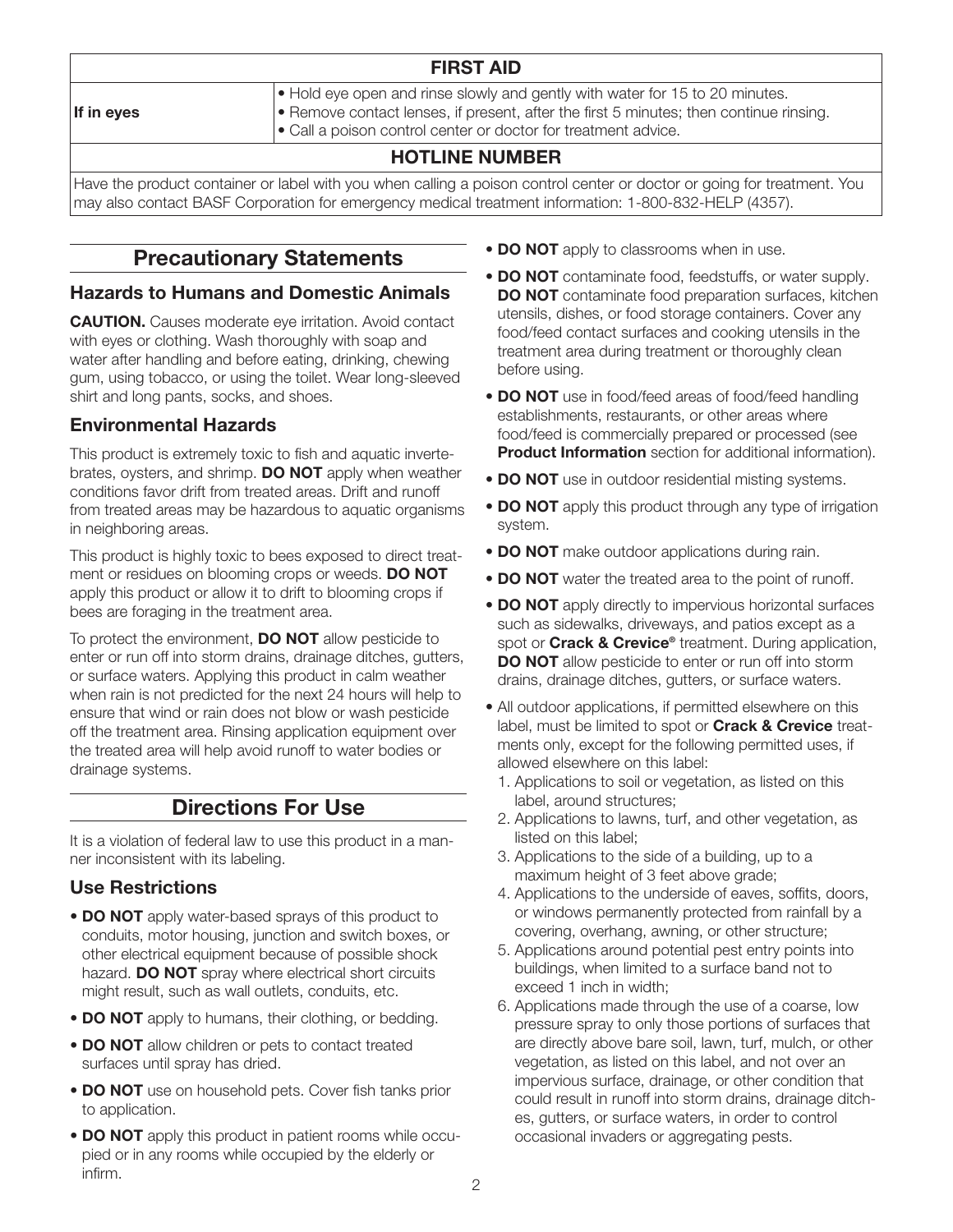# STORAGE AND DISPOSAL

DO NOT contaminate water, food, or feed by storage or disposal.

# Pesticide Storage

Store in original container in secured dry storage area. Prevent cross-contamination with other pesticides or fertilizers. DO NOT store above 122°F for extended periods of time. Preferred storage is above 32°F. Storage below 32°F may result in solidification. If warmed to above 32°F, product will return to original form. Freezing does not adversely affect this product. If container is damaged or spill occurs, use product immediately or dispose of product and damaged container as indicated below.

# Pesticide Disposal

Wastes resulting from the use of this product may be disposed of on-site or at an approved waste disposal facility. If these wastes cannot be disposed of according to label instructions, contact your State Pesticide or Environmental Control Agency, or the Hazardous Waste representatives at the nearest EPA Regional Office for guidance.

# Container Handling

Nonrefillable Container. DO NOT reuse or refill this container. Empty container by using the product according to the label directions. Triple rinse container (or equivalent) promptly after emptying; then offer for recycling, if available, or puncture and dispose of in a sanitary landfill, or by incineration, or, if allowed by state and local authorities, by burning. If burned, stay out of smoke.

#### Triple rinse containers small enough to shake

(capacity ≤ 5 gallons) as follows: Empty the remaining contents into application equipment or a mix tank and drain for 10 seconds after the flow begins to drip. Fill the container 1/4 full with water and recap. Shake for 10 seconds. Pour rinsate into application equipment or a mix tank, or store rinsate for later use or disposal. Drain for 10 seconds after the flow begins to drip. Repeat this procedure two more times.

#### Triple rinse containers too large to shake

(capacity > 5 gallons) as follows: Empty remaining contents into application equipment or a mix tank. Fill the container 1/4 full with water. Replace and tighten closures. Tip container on its side and roll it back and forth, ensuring at least one complete revolution, for 30 seconds. Stand the container on its end and tip it back and forth several times. Turn the container over onto its other end and tip it back and forth several times. Empty the rinsate into application equipment or a mix tank or store rinsate for later use or disposal. Repeat this procedure two more times.

# Product Information

This product is a concentrate of microencapsulated alphacypermethrin containing 0.25 pound of alpha-cypermethrin per gallon. From the testing done, one would not expect any surface which is not damaged by water to be damaged by this product, but it is best to check before applying to a new surface. Heavy applications may leave a visible deposit. On some surfaces, this deposit can be removed with a damp cloth or sponge. Dispose of cloth or sponge in trash.

In situations where conventional application methods have not or are not likely to provide adequate coverage, foam generating equipment or similar machines can be used to provide a continuous coverage. Use drier foam inside wall voids to avoid any water damage or electrical short circuits. Refer to Foam Application Use Directions section of label.

# Reapplication Interval

Reapply as necessary, but not more than twice per week. Applications must be at least 3 days apart.

# Mixing Instructions

Thoroughly clean spray equipment before using. Shake concentrate well before diluting. When diluting, first add approximately 1/2 of the water to the spray tank and then add the proper amount of concentrate. When emptying the bottles, triple rinse with water, shake well, and add the rinsate to the spray tank. Add the rest of the water and agitate the sprayer thoroughly. Agitate sprayer occasionally during use to ensure even mixture. Shake or reagitate sprayer if spraying is interrupted or if dilution is left in sprayer overnight. If spray screens are used, they should be 50 mesh or larger.

| <b>Spray Dilution Chart</b>                     |                                                      |                                               |  |  |
|-------------------------------------------------|------------------------------------------------------|-----------------------------------------------|--|--|
| Amount of<br><b>Finished Spray</b><br>(gallons) | 0.025% Spray<br><b>Concentrate</b><br>(fluid ounces) | 0.050% Spray<br>Concentrate<br>(fluid ounces) |  |  |
|                                                 | 1. $\Omega$                                          | 2.0                                           |  |  |
| З                                               | 3.0                                                  | 6.0                                           |  |  |
| 5                                               | 5.0                                                  | 10.0                                          |  |  |
| 1 ( )                                           |                                                      |                                               |  |  |

Use the higher rate for clean-outs, longer residual control, or for high insect infestations.

# Void/Crack & Crevice® Application

To treat insects harbored in cracks, crevices, and voids, apply with equipment designed for void applications. Follow the manufacturer's recommendations for proper equipment set-up and operating pressures. Place the tip of the applicator at or into the crack or crevice to be treated. Apply product in short bursts while keeping tip in position. Allow the air stream to push insecticide deep into voids if one exists on the equipment. Apply in such a manner to limit dripping and runoff on structural surfaces and plants.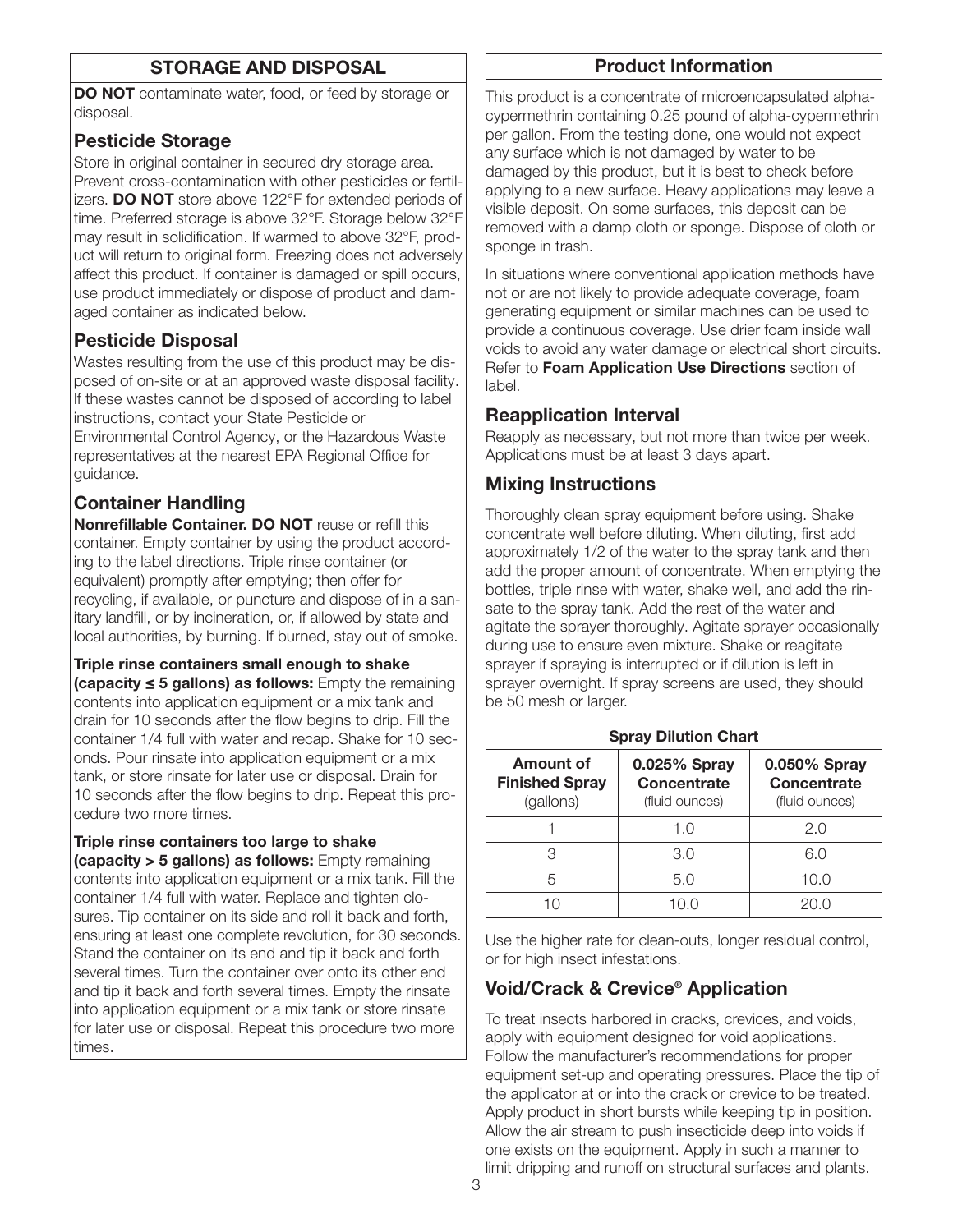# Spot Application

Apply at the rate of 1 second per 2 square feet or to the point of runoff. Direct nozzle approximately 12 inches from surface to be treated. Apply directly on insects in these locations when possible. Limit individual spot treatments to 2 square feet.

# Residual Control

- 90 days for fire ants on painted wood, unpainted wood, and ceramic tile
- 59 days for mosquitoes at 0.050% rate on leaf surfaces
- 30 days for mosquitoes at 0.025% rate on leaf surfaces
- 14 days for scorpions at 0.050% rate on porous surfaces

#### For applications to non-food/feed handling and service areas of food/feed handling establishments:

DO NOT apply when food is present. DO NOT use in food areas of food handling establishments, restaurants, or other areas where food is commercially prepared or processed. DO NOT use in serving areas while food is exposed or facility is in operation. Serving areas are areas where prepared foods are served, such as dining rooms, but excluding areas where foods may be prepared or held.

Applications may be made in non food/feed areas such as garbage rooms, lavatories, floor drains (to sewers), entries and vestibules, offices, locker rooms, machine rooms, boiler rooms, garages, mop closets, and storage areas (after packaging, canning, or bottling).

In the home, cover or remove exposed food prior to application. Cover food processing surfaces and utensils in the treatment area prior to application or wash thoroughly before use.

Apply as a **Crack & Crevice**®, void, spot, or general surface application to selective surfaces such as baseboards, under elements of construction, shelving, machinery, storage areas, and other areas where listed pests may be harboring, traveling, breeding, or entering the structure.

# Indoor Applications

Dilute concentrate to 0.025% or 0.050% with water using the spray dilution chart.

Use as a **Crack & Crevice** residual product where insects may be hiding, living, and breeding and/or for selected spot application.

#### Cheese Mites, Cockroaches, Crickets, Dermestids, Earwigs, Firebrats, Millipedes, Psocids\*, Silverfish, Sowbugs, and Spiders (including Black Widow and Brown Recluse)

Make spot treatment and/or **Crack & Crevice** injections into hiding places such as cracks and crevices, void areas, moist areas, openings around pipes and sinks, and under refrigerators and shelves.

\*Not registered for use in California.

#### Flies (Fruit and House)

Make spot applications on surfaces where flies rest in the dark at night or frequent during the day, such as window

frames, screens, trash cans, ceilings, and upper wall surfaces.

#### Carpet Beetles, Dermestids, and Clothes Moths

Treat along edges of carpet, under carpet edge, furniture, throw rugs, and as a **Crack & Crevice** and spot application in closets and other shelving where infested items are stored. **DO NOT** treat clothing with this product.

#### Bed Bugs and Bed Bug Eggs

Apply to cracks and crevices where evidence of bed bugs occurs. This includes bed frames, box springs, inside empty dressers and clothes closets, carpet edges, high and low wall moldings, and wallpaper edges. **DO NOT** use this product on mattresses, pillows, bed linens, or clothes. Remove all clothes and other articles from dressers or clothes closets before application. Allow all treated areas to dry thoroughly before use. Not recommended for use as sole protection against bed bugs. If evidence of bed bugs is found in/on mattresses, use a product approved for this use. For bed bug eggs, use the 0.050% rate.

#### **Ticks**

Apply as a spot and/or **Crack & Crevice** treatment in infested and egg laying areas such as pet resting quarters, nearby cracks and crevices, behind baseboards, doors, and window frames. Replace pet's old bedding with clean fresh bedding after treatment. **DO NOT** treat pets with this product.

#### Ants (including foraging Pharaoh)

Inject cracks, crevices, and voids where ants may be traveling and/or harboring, including, but not limited to, around doors, window frames, and other structural cracks, crevices, and voids. Spot treatment of trails and feeding areas may also be made.

## Stored Product Pests (Exposed Adult and Immature Stages)

Before storing products, treat warehouses, production facilities, storage areas, rail cars, truck beds, and other areas where products are stored. Apply as a spot and/or **Crack & Crevice** treatment to cracks, crevices, and surfaces where pests have been seen or may have harborage. This product may be used to treat grain storage facilities and other listed areas for stored product pest control. Cleaning areas prior to use of this product will increase levels of control. Remove and destroy any foodstuffs infested with pests.

# Foam Application Use Directions

This product can be converted to a foam and the foam used to treat structural voids to control insect and arthropod pests in walls, under slabs, or in other void areas. Apply as a dry foam (approximately 25:1). Fill void with foam so that all surfaces are contacted. Mix end-use dilution with manufacturer's recommended volume of foaming agent. Use the specified rate suspension converted to a foam to achieve the desired foam expansion ratios. Verify before treatment that the foaming agent is compatible with this product.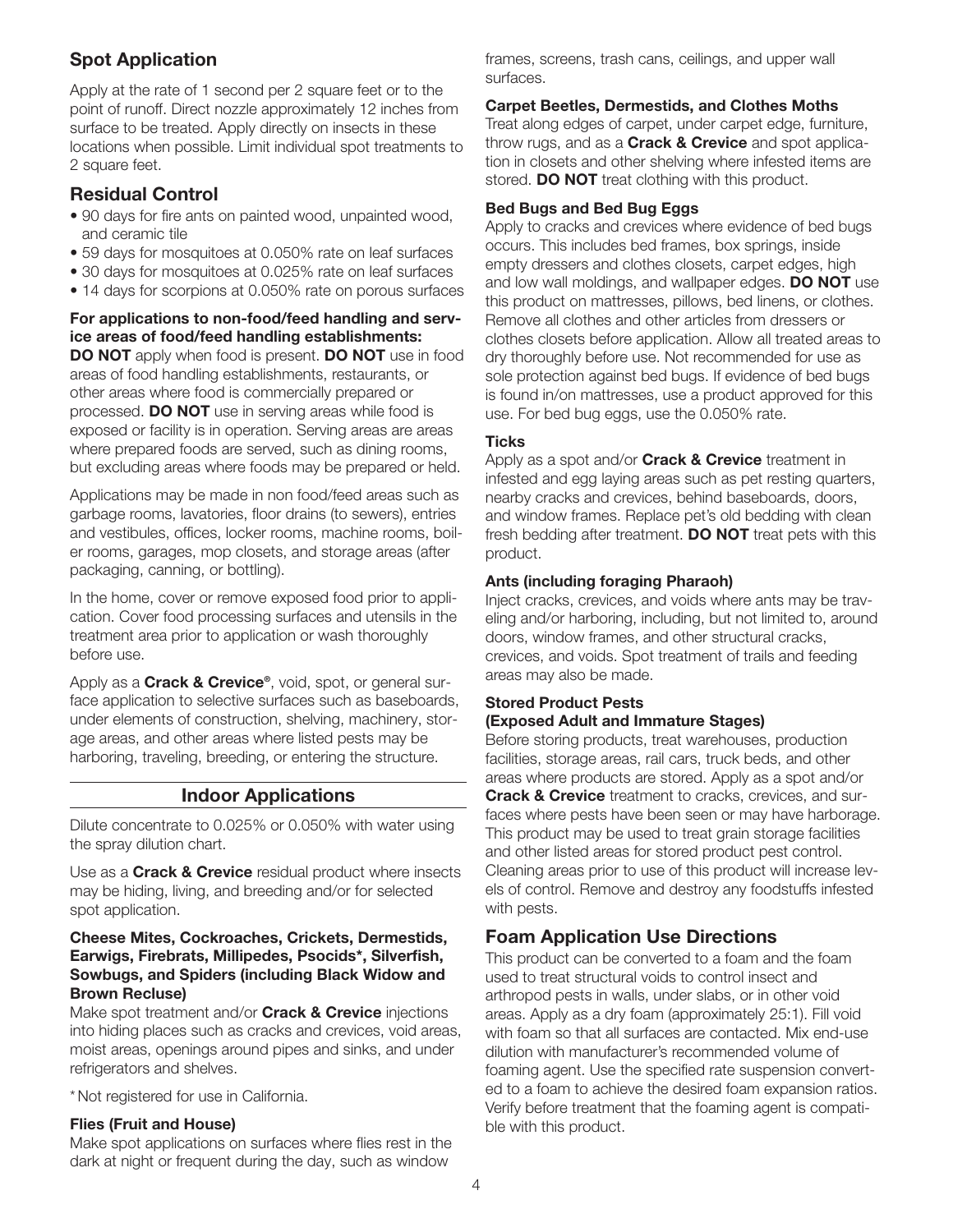## Indoor and Outdoor Applications

Select one of the following dilutions, 0.025% or 0.050% for pests listed below unless otherwise noted.

#### Active and Hibernating Stages of Asian Lady Beetles, Boxelder Bugs, Clover Mites, Cluster Flies, and Elm Leaf Beetles

As a preventative or remedial treatment, inject cracks, crevices and/or voids where these pests are or may harbor or hibernate. Treatable areas include, but are not limited to, cracks and crevices in weep holes, wall voids, around window and door frames, and under siding. Treat wall area around entry points on exterior where pests congregate.

#### **Scorpions**

Using the 0.050% rate, treat known or suspected harborages from inside and/or outside. Areas include, but are not limited to, cracks and crevices in weep holes, wall voids, around window and door frames, under infrequently moved items including furniture and shelving, under siding and exposed concrete. Spot treat the area around entry points on exterior.

#### Carpenter Ants and Foraging, Harvester and Southern Fire Ants

Make spot, Crack & Crevice<sup>®</sup> or foam applications to any trails, inside or outside around doors and windows, and other places where ants enter premises, including atriums, crawl spaces, ceilings, garages, soffits, wall voids, weep holes, and other void areas. Where possible, treat ant nests or infested wood directly.

#### Bees

As a preventative or remedial treatment to help prevent these insects from building nests or workers from congregating on structures, follow perimeter application directions under **Outdoor Applications** section of label. Pay particular attention to soffit and eave areas.

For treatment of nests inside wall voids, inject into the nest sufficient quantity to treat the complete nest. More than one point of application maybe required. Most applications should require no more than 1/2 gallon of diluted material. Pay particular attention to what the water may contact such as electrical wiring. **DO NOT** use where there is a shock hazard.

THIS PRODUCT DOES NOT PROVIDE INSTANT KNOCKDOWN. THE BEST TIME TO TREAT IS LATE IN THE DAY. COLONY SHOULD BE DEAD IN TWO TO THREE DAYS. DEPENDING ON THE SITUATION, PROTECTIVE EQUIPMENT FOR THE APPLICATOR MAY BE REQUIRED TO HELP PREVENT STINGING.

#### **Yellowjackets**

To kill yellowjackets, liberally treat the active nest and the surrounding area, contacting as many insects as possible.

THIS PRODUCT DOES NOT PROVIDE INSTANT KNOCKDOWN. THE BEST TIME TO TREAT IS LATE IN THE DAY. DEPENDING ON THE SITUATION, PROTECTIVE EQUIPMENT FOR THE APPLICATOR MAY BE REQUIRED TO HELP PREVENT STINGING.

#### Localized Treatment of Wood-Infesting Insects - Beetles, Borers and Wood Wasps (such families as *Anobiidae*, *Bostrichidae*, *Buprestidae*, *Cerambycidae*, *Lyctidae*, *Oedemeridae*, and *Sesiidae)\**

Locate suspected infestation and/or insect tunnels and cavities. Drill pilot holes into insect tunnels, galleries, and inaccessible closed voids. Drill holes 8 to 10 inches apart to ensure thorough coverage. Inject 5 to 10 seconds per hole or until coverage is obtained or product runs out an opening. DO NOT contact electrical wiring, plumbing, etc. Use the 0.025% or 0.050% rate. For beetles and borers, spot surface treatments may also be made.

\*Not registered for use in California.

#### Drywood Termites

This treatment is intended to kill drywood termites on contact only. The purpose of such applications is to kill workers or winged reproductive forms which may be present in the treated channels or on surfaces at the time of treatment. Treatment of exposed surfaces should be done to cover thoroughly but excess runoff should be avoided. Such applications are not a substitute for mechanical alteration, soil treatment, or foundation treatment.

# Outdoor Applications

KILLS: Ants, Asian Lady Beetles, Boxelder Bugs, Brown Marmorated Stink Bugs, Carpenter Ants, Carpenter Bees, Carpet Beetles, Clover Mites, Cluster Flies, Cockroaches, Crickets, Dermestids, Earwigs, Elm Leaf Beetles, Fire Ants, Fleas, Grasshoppers, House Flies, Kudzu Bugs, Millipedes, Mosquitoes, Psocids\*, Scorpions, Sowbugs, Spiders (including Black Widow and Brown Recluse), Stable Flies, and Ticks

\*Not registered for use in California.

This product may be used on outdoor surfaces and/or as a crack, crevice, and void treatment of buildings, porches, window frames, eaves, patios, garages, garbage dumps, and other areas where pests are or may congregate or enter premises. This product can also be used in outdoor void areas such as meter boxes and manholes. Use the 0.025% or 0.050% rate unless otherwise noted.

# Perimeter Treatment

Treat a band of soil 6 to 10 feet wide around and adjacent to the building. Also treat the building foundation to a height of 2 to 3 feet where pests are active and may find entrance. Treat other insect entry points such as doors; windows; under siding, decks, and eaves of structure. This product may be applied in compressed air, backpack, or power spray equipment. An application rate of 0.5 to 1.0 fluid ounce concentrate per 1,000 square feet is desirable. Apply in a sufficient amount of water to adequately cover the area being treated. Application should be made in such a manner to limit dripping and runoff on structural surfaces and plants. Alternate directions are to use 4 to 8 fluid ounces per 50 gallons of water.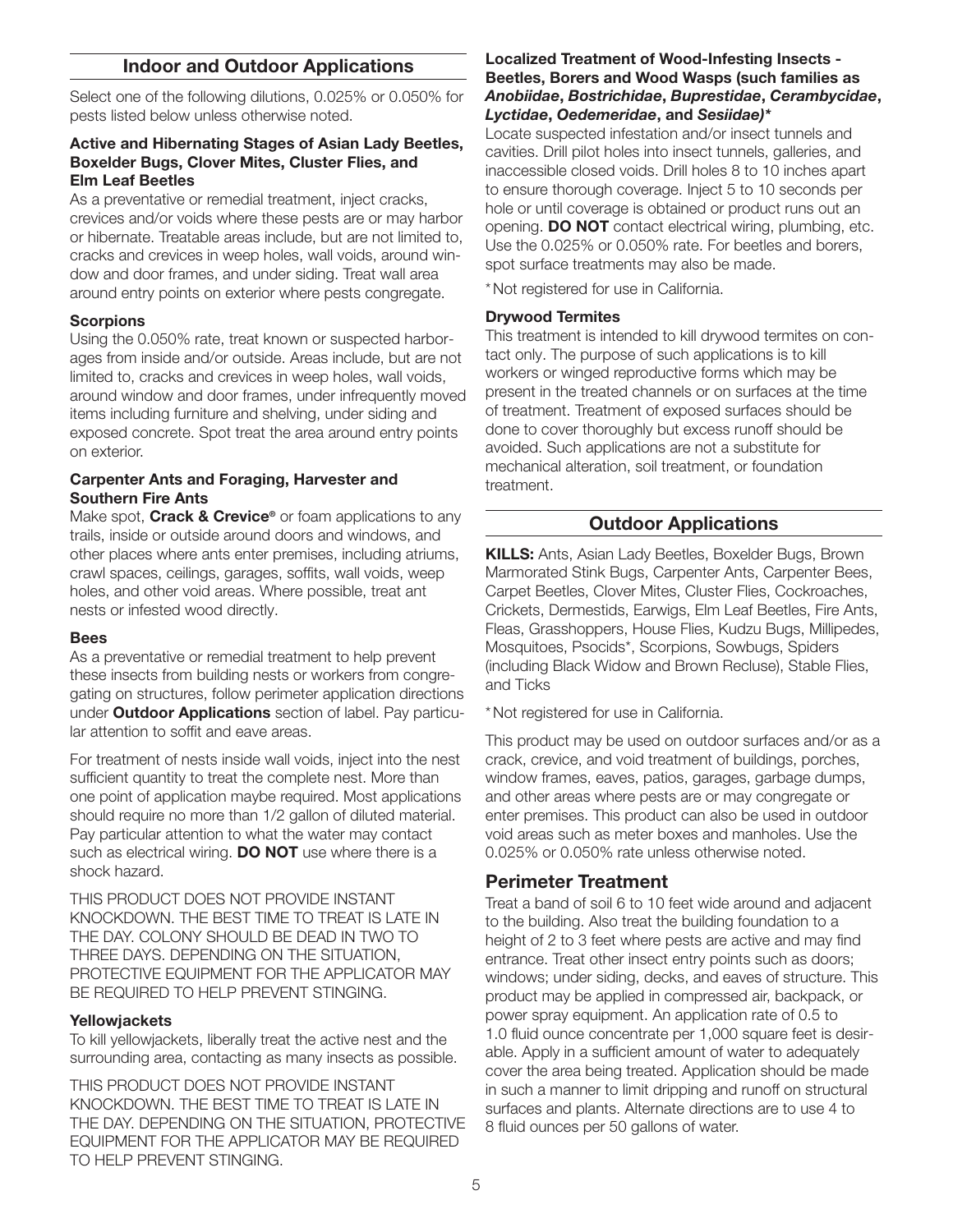| <b>Suggested Mixing Chart for</b><br><b>Larger Tank Sizes</b> |                                                                           |  |  |  |
|---------------------------------------------------------------|---------------------------------------------------------------------------|--|--|--|
| <b>Tank Size</b><br>(gallons)                                 | <b>Suggest Amount of</b><br><b>Concentrate per Tank</b><br>(fluid ounces) |  |  |  |
| 15                                                            | 1.5 to $2.5$                                                              |  |  |  |
| 25                                                            | $2.0 \text{ to } 4.0$                                                     |  |  |  |
| 50                                                            | 4.0 to 8.0                                                                |  |  |  |
|                                                               | 8.0 to 16.0                                                               |  |  |  |

#### Flies (House and Stable)

Inspect and treat where activity is detected including outside surfaces of screens, doors, window frames, or wherever flies enter, contacting as many insects as possible. Also treat surfaces on porches, in garages, and other places where insects are known to congregate. Reapply as necessary, but not more than twice per week. Applications must be at least 3 days apart. Treat known resting areas such as ceilings, upper corners of the area, around windows and doors, and other surfaces. Treat inside and outside surfaces of dumpsters and other trash holding containers. Treat trash storage areas. Apply so as to lightly moisten the target surface, contacting as many insects as possible. For best results, begin treatments at the start of the fly season and repeat during periods of heavy fly activity.

#### **Mosquitoes**

Not for use in wide area local, state, or federal mosquito control programs. To control adult mosquitoes, use handheld, back-pack, or truck mounted sprayers only. Not for use with truck mounted cold aerosol ULV sprayers, handheld cold aerosol ULV sprayers or thermal fogging devices. **DO NOT** apply by aircraft. **DO NOT** apply through any kind of irrigation and/or lawn sprinkler systems. Use up to 100 gallons of diluted spray per acre. Treat shrubbery, vegetation, and other areas where mosquitoes may rest. Shrubbery and vegetation around stagnant pools, marshy areas, ponds, and shorelines may be treated if applied as a wet spray. Apply only to the point of runoff. Direct application of this product to any body of water is prohibited.

#### Carpenter Bees

Locate entrance holes. Treat galleries through entrance holes. Seal bee entrances after application.

#### **Scorpions**

Using the 0.050% rate, apply spot treatments into areas where scorpions may hide, including known or suspected harborages on and around exterior walls, in cracks, crevices, weep holes, or other access points into hollow block walls, and behind masonry veneer. Inspect and spray areas and treat where activity is detected or suspected, especially around and beneath stones and along rocky areas, in landscaped and mulch areas, and beneath the bark of trees. When possible, remove debris along the foundation that may provide harborage. Apply a perimeter treatment to exterior walls and adjacent soil according to

directions in the **Perimeter Treatment** portion of the **Outdoor Applications** section of this label. Treatment around firewood piles is allowed, but DO NOT treat firewood directly.

#### Crawling Insects - including Ants, Cockroaches, Crickets, Earwigs, and Sowbugs

Apply in outdoor areas which are landscaped, planted, mulched, or unmaintained. For ants, treat mounds and runways. Repeat applications as infestation warrants and as reinfestations occur, but not more than twice per week. Applications must be at least 3 days apart. Apply to cracks and crevices where insects may enter premises. Areas to be treated include weep holes; under siding; wall voids; soffits; around attic vents; cracks and crevices; and openings around windows, doors, and pipes. Treatment of infested fences and tree holes is permitted.

#### Fleas

Treat infested areas. This product will kill fleas on contact but does not provide residual control.

#### Turfgrass and Ornamentals\*

\*Not registered for use in California.

This product can be used on ornamentals and turfgrass in the following use sites:

- Residential and non-residential landscapes
- Residential and non-residential lawns
- Interiorscapes

This product can be used on the following ornamental plants:

- Bedding plants
- Flowering hanging baskets
- Foliage
- Potted flowering plants
- Trees and shrubs

**DO NOT** use this product on vegetable gardens.

KILLS: Ants, Aphids, Armyworms, Bagworms, Beetles, Billbugs (adults), Boxelder Bugs, Caterpillars, Chiggers, Chinch Bugs, Clover Mites, Crickets, Cutworms, Earwigs, Fire Ants, Firebrats, Fruitworms, Grasshoppers, House Flies, Japanese Beetle (adults), Lace Bugs, Leafrollers, Loopers, Mealy Bugs, Millipedes, Mosquitoes, Pillbugs, Plant Bugs, Psylla, Scale Insects, Sod Webworms, Sowbugs, Spiders (including Black Widow and Brown Recluse), Tent Caterpillars, Thrips, Ticks, Whiteflies, and Wood Wasps

For use on residential and commercial turfgrass, residential and commercial landscape ornamentals and interiorscapes. Apply according to label instructions found in Table 1. Application Rates for Turfgrass and **Ornamentals. Consult Plant Tolerance portion of label** for more information on plant safety when using this product.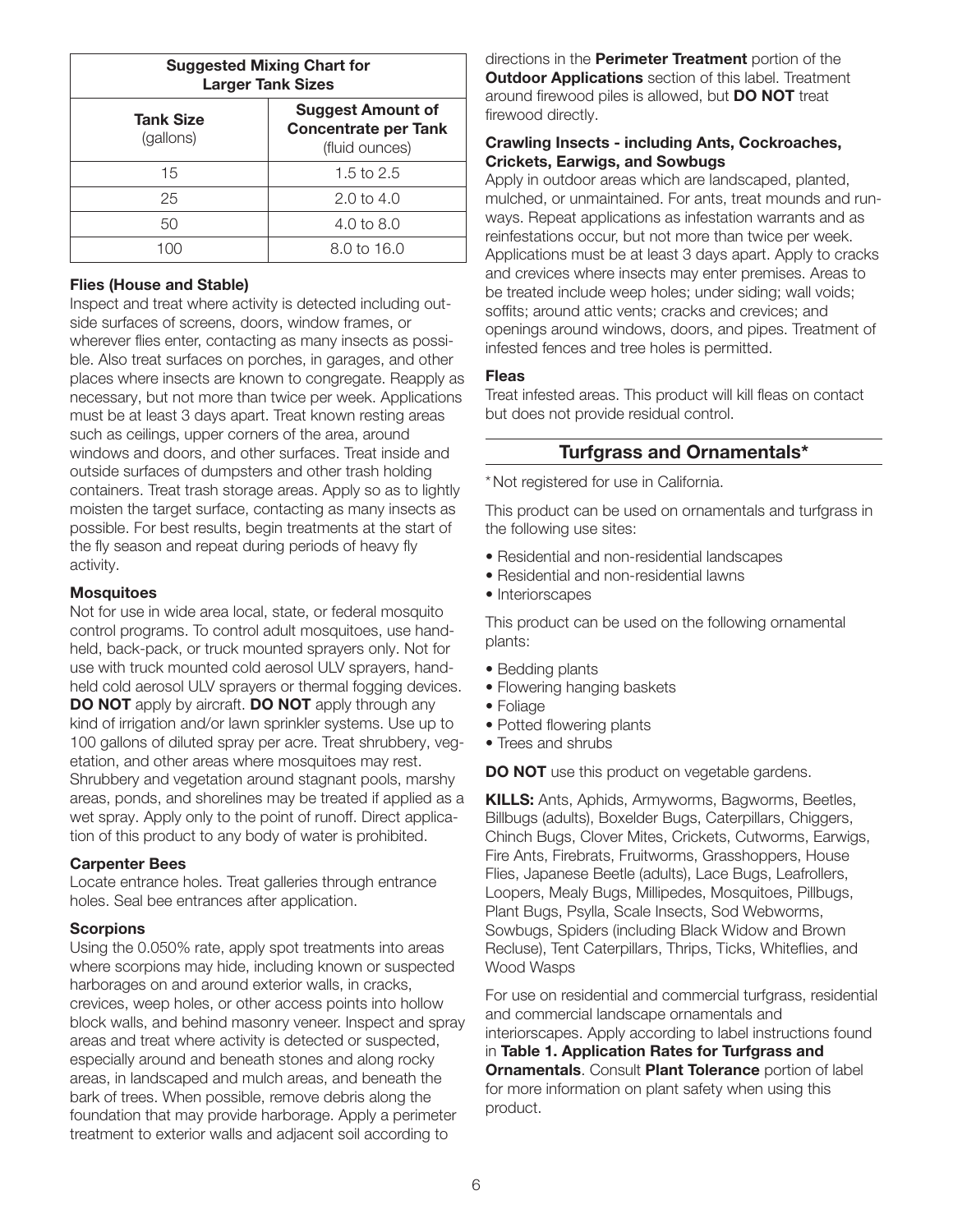#### Table 1. Application Rates for Turfgrass and **Ornamentals**

| <b>Plant Type</b>                                                                                           | Rate                                            | <b>Comments</b>                                                     |
|-------------------------------------------------------------------------------------------------------------|-------------------------------------------------|---------------------------------------------------------------------|
| Bedding plants<br>Flowering<br>hanging baskets<br>Foliage<br>Potted flowering<br>plants<br>Trees and shrubs | 4 to 6<br>fluid ounces/<br>100 gallons water    | Treat upper and<br>lower foliage<br>surfaces of plants<br>uniformly |
| Turfgrass                                                                                                   | $0.5$ to 1<br>fluid ounce/<br>1,000 square feet | Use a coarse, low-<br>pressure spray                                |

# Plant Tolerance

This product been applied to ornamental plants without observed plant injury. Not all species, varieties, and cultivars have been tested for tolerance to this product, possible tank mix combinations with this product, pesticide treatments preceding or following those with this product, and combinations of this product with surfactants or adjuvants. Local conditions can also influence plant tolerance and may not match those under which BASF has conducted testing. Because many cultivars within a plant species vary in tolerance to chemical applications and growing conditions, the grower must recognize these differences and test the product accordingly. At a minimum, always test a small group of representative plants for tolerance to this product under local growing conditions and prior to large-scale use.

Applicator assumes responsibility for testing species suitability under local growing conditions by treating a small number to plants at the specified rate. At a minimum, this should include evaluating treated plants for several weeks following treatment for possible injury or other effects. To the extent consistent with applicable law, by applying this product, the user assumes responsibility for any crop damage or other liability associated with factors beyond the manufacturer's control, such as weather, presence of other materials, and manner or use of application.

# Plant Safety Restrictions and Limitations

DO NOT tank mix with other pesticides or additives that have not been tested for tolerance under local conditions. If tank-mixed with another product, always test a small group of representative plants for tolerance prior to large-scale use.

DO NOT apply to plants exhibiting symptoms of stress or injury, such as stunting, wilting, leaf burn or drop, or abnormal growth.

# Livestock Housing

May be used in and on outside surfaces of outer buildings. DO NOT apply to lactating or food animals. DO NOT contaminate milk, food, or drinking water. Remove all animals prior to making applications to housing. DO NOT apply or allow insecticide to drift onto animals. DO NOT allow animals to enter treated areas until surfaces are dry.

## Flies (House and Stable)

Treat known fly resting areas including ceilings, screens, upper corners of the area, around windows and doors, and light fixtures on outdoor surfaces and in animal areas such as dog kennels, hog barns, horse barns, empty chicken houses, rabbit hutches, dairy areas, milkrooms, calf hutches, calving pens and parlors, contacting as many insects as possible. Apply as a coarse, wet spray. Using a mixture of 1 fluid ounce of concentrate per gallon of water, apply at a rate of 1 gallon diluted product per 1,000 square feet of surface. For best management practices, initiate treatments at the beginning of the fly season and repeat during periods of heavy fly activity, but not more than twice per week. Applications must be at least 3 days apart.

#### Darkling Beetles

Treat the litter paying particular attention to the areas under the feeder line, water line, and the perimeter. Use 2 to 5 fluid ounces per 1,000 square feet in an adequate amount of water to provide good coverage.

# Perimeter Treatment

Treat a band of soil 6 to 10 feet wide around and adjacent to the building. Also treat the building foundation and sides where pests are active and may find entrance. Treat other insect entry points such as doors, windows, under siding, and eaves of structure. This product may be applied in compressed air, backpack, or power spray equipment. Apply at the rate of 1.0 fluid ounce concentrate per 1,000 square feet. Apply in sufficient water to adequately cover the area being treated. Apply in such a manner to limit dripping and runoff on structural surfaces and plants.